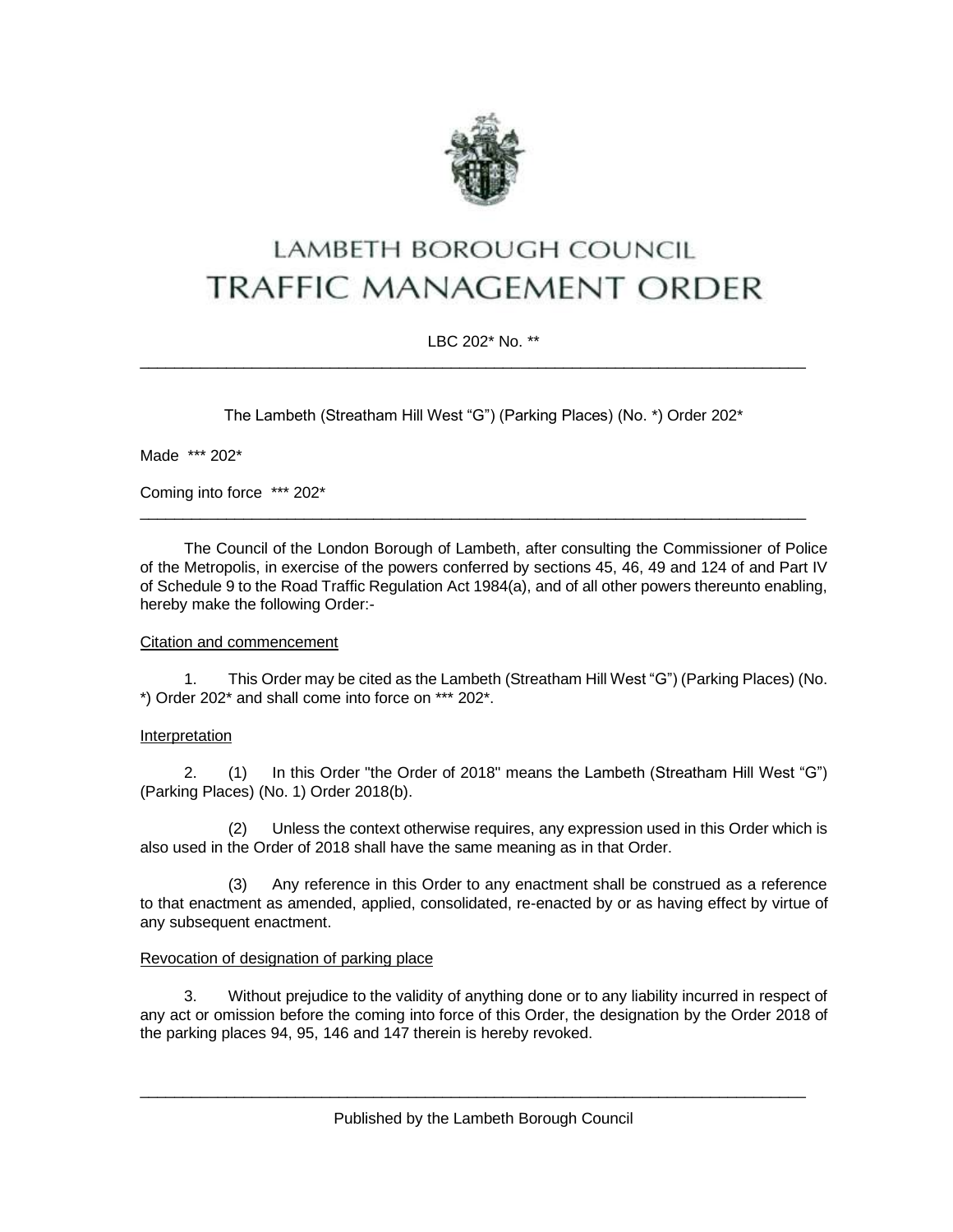### (a) 1984 c.27 (b) LBC 2018/27 Designation of parking places and application of the Order of 2018 thereto

4. (1) Each area on a highway comprising the length of carriageway of a street specified in column 2 of the Schedule to this Order and bounded on one side of that length by the edge of the carriageway and on the other sides by a white line marking is designated as a parking place.

(2) The reference in this Article to a white line marking shall be construed as a reference to the white line marking (either broken or continuous) provided for in Schedule 7 to the Traffic Signs Regulations and General Directions 2016(a) or, if applicable, authorised by the Secretary of State by virtue of section 64 of the Road Traffic Regulation Act 1984.

(3) The provisions of the Order of 2018 (other than Articles 3 and 16) shall apply to the areas designated as parking places by this Order as if in those provisions any reference to a parking place included a reference to an area designated as a parking place by this Order and as if any reference to Schedule 1 of the Order of 2018 included a reference to the Schedule to this Order.

Placing of traffic signs, etc.

- 5. The Council shall:-
	- (a) place and maintain traffic signs indicating the limits of each parking place referred to in the Schedule to this Order;
	- (b) place and maintain in or in the vicinity of each parking place referred to in the Schedule to this Order traffic signs indicating that such parking place may be used during the permitted hours for the leaving only of the vehicles specified in Article 4(2) of the Order of 2018;
	- (c) carry out such other works as is reasonably required for the purposes of the satisfactory operation of each parking place referred to in the Schedule to this Order.

Dated this \*\*\*\* day of \*\*\*\* 202\*.

Ben Stevens Highway Network Manager

(a) S.I. 2016/362

\_\_\_\_\_\_\_\_\_\_\_\_\_\_\_\_\_\_\_\_\_\_\_\_\_\_\_\_\_\_\_\_\_\_\_\_\_\_\_\_\_\_\_\_\_\_\_\_\_\_\_\_\_\_\_\_\_\_\_\_\_\_\_\_\_\_\_\_\_\_\_\_\_\_\_\_\_